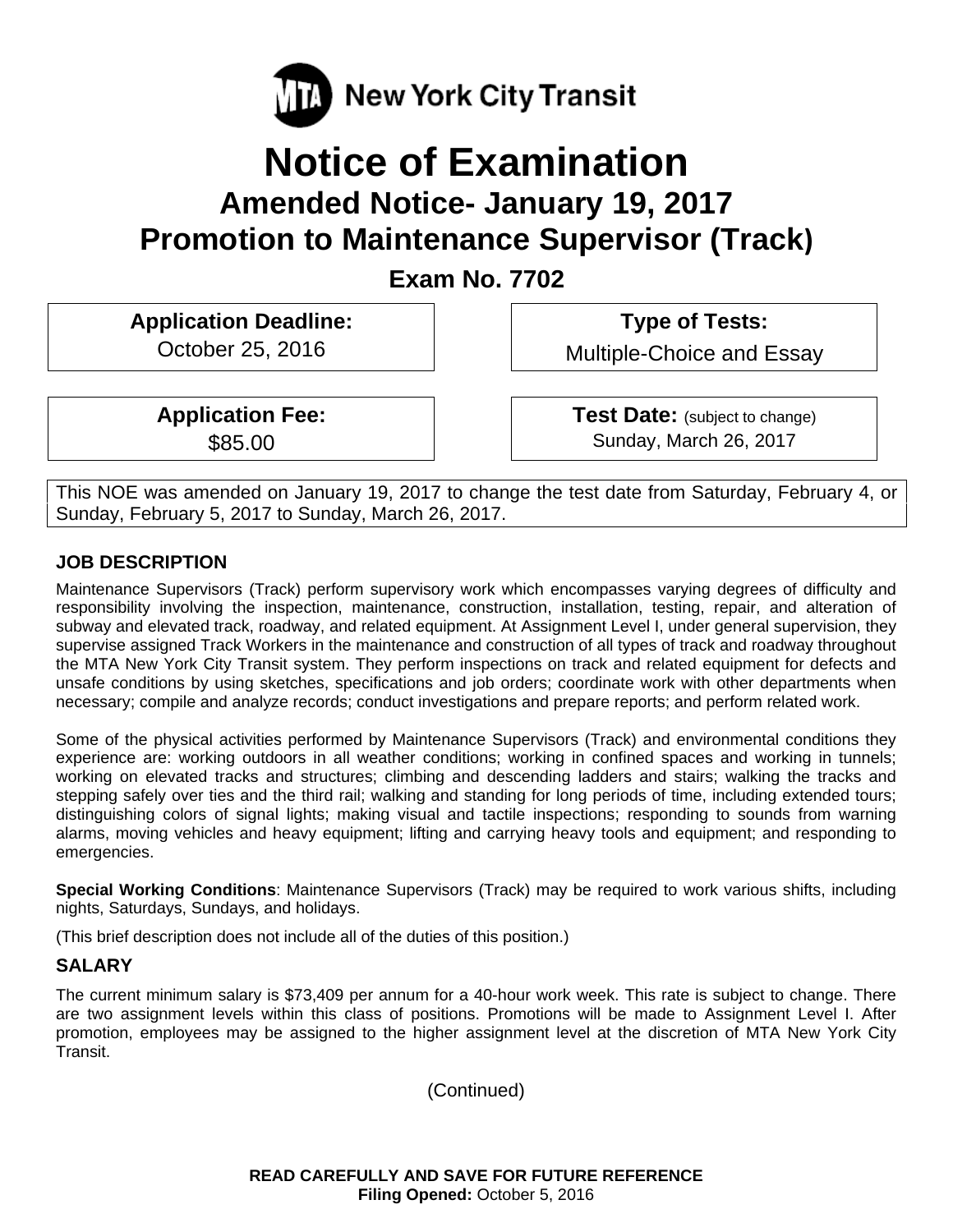## **ELIGIBILITY TO TAKE EXAMINATION**

This examination is open to each employee of MTA New York City Transit who **on the date of the multiple-choice test:** 

- 1. Is permanently (not provisionally) employed in or appears on a Preferred List (see note, below) for the title of Track Worker; and
- 2. Is not otherwise ineligible.

## **ELIGIBILITY TO TAKE EXAMINATION** (continued)

(Note: A "Preferred List" is a civil service list which is only for certain former permanent incumbents of the eligible title who have rehiring rights.)

This examination is also open to employees who were appointed to an eligible title pursuant to New York State Civil Service Law, section 55-a, and who meet all other eligibility requirements.

You are responsible for determining whether you meet the eligibility requirements for this examination prior to submitting the *Application*. If you do not know if you are eligible, check with **your department's Human Resources representative**. You may be given the test before we verify your eligibility. If you are marked "Not Eligible," your application fee will **not** be refunded and you will **not** receive a score.

This examination is **not** open to employees of MaBSTOA or MTA Bus Company, or to employees of MTA agencies other than MTA New York City Transit.

#### **REQUIREMENTS TO BE PROMOTED**

**Probationary Period:** At the time of promotion, you must have completed your probationary period in the eligible title of Track Worker indicated in the above "Eligibility to Take Examination" section, and you must be permanently employed in that title or your name must appear on a Preferred List for the title. Additionally, you must have served permanently in the eligible title for at least one year. Time served prior to a break in service of more than one year will not be credited.

**Drug Screening Requirement:** You must pass a drug screening in order to be promoted.

#### **HOW TO SUBMIT AN APPLICATION AND PAY THE APPLICATION FEE**

**You must apply online** for this examination **by the last day of the application period** unless you are requesting a Fee Waiver. Applicants who wish to request a Fee Waiver should refer to the "How to Submit an Application When Requesting a Fee Waiver" section below.

**Application Fee:** This fee is generally not refundable. Under special circumstances, you may be entitled to a refund. You should refer to the Department of Citywide Administrative Services (DCAS) Exam Regulations to determine if you are entitled to a refund prior to requesting a refund. You can refer to the bottom of the last page of this Notice of Examination for instructions on how to obtain a copy of the DCAS Exam Regulations.

#### **Online Filing Instructions**

- 1. Apply using the "BSC" employee portal at: www.mymta.info by the last day of the application period.
- 2. You must pay the application fee via payroll deduction. Applicants who request a fee waiver must apply by mail.
- 3. You will be sent a confirmation email after you complete your application and pay the application fee.

Computers with internet access are available on a limited basis at branches of the New York Public Library, the Brooklyn Public Library and the Queens Library to patrons with a valid library card.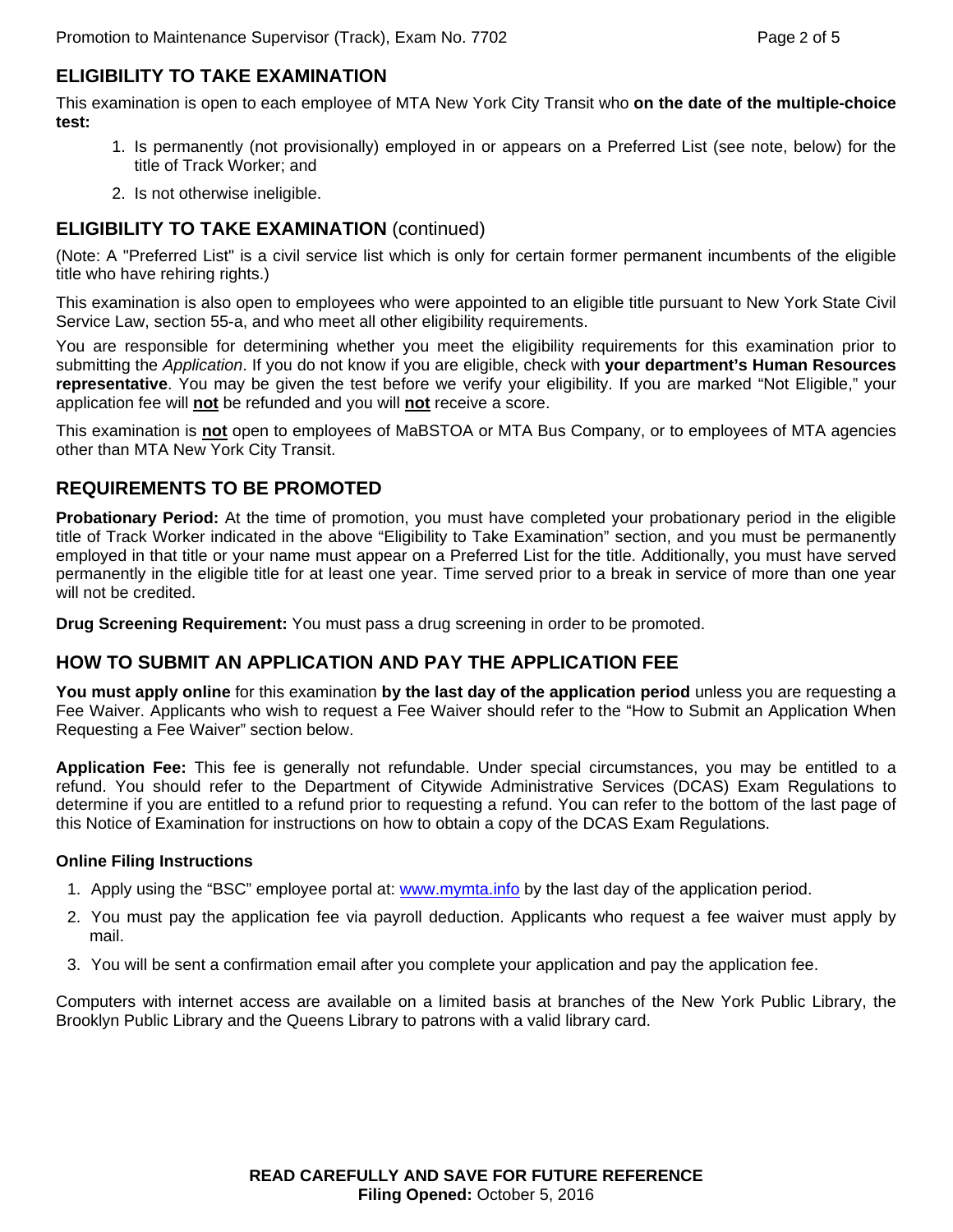### **HOW TO SUBMIT AN APPLICATION WHEN REQUESTING A FEE WAIVER**

Applicants who wish to request a Fee Waiver must obtain an *Application* in person at the MTA Exam Information Center as indicated below and must submit the *Application* by mail to the address in the Correspondence section below **by the last day of the application period.**

MTA New York City Transit will not accept applications in person. Additional information on requesting an application fee waiver is available with the *Application*.

**MTA New York City Transit Exam Information Center**: Open Monday through Friday, from 9 AM to 3 PM, in the lobby at 180 Livingston Street, Brooklyn, New York. Directions: take the A, C, F or R trains to the Jay Street-Metro Tech Station, or the 2, 3 or G trains to the Hoyt Street Station.

#### **ADMISSION LETTER**

An *Admission Letter* will be mailed to you about 10 days before the date of the multiple-choice test. If you do not receive an *Admission Letter* at least 4 days before the multiple-choice test date, you may obtain a duplicate letter at the MTA Exam Information Center (as indicated above). A paper copy of the *Admission Letter* is your ticket for admission to the multiple-choice test.

Employees **must** keep their official mailing address **up to date.** Only the address on file with the MTA Business Service Center will be used to mail correspondence, including the *Admission Letter.* 

#### **THE TEST**

You will be given a competitive multiple-choice test and a qualifying essay test. The tests will be given in a single session on the same day. A score of 70% is required to pass the multiple-choice test. Your score on the multiplechoice test will determine 85% of your final score. Your seniority will determine the remaining 15%. You must pass the multiple-choice test and the qualifying essay test to have your seniority credited. Your seniority score will be 70 plus ½ point for each three months of completed, permanent, continuous service with an agency under the jurisdiction of the Commissioner, Department of Citywide Administrative Services, in competitive class titles. Your service will be credited through the date of the multiple-choice test up to a maximum of 15 years. Time served prior to a break in service of more than one year will not be credited.

Veterans' or Disabled Veterans' Credit will be granted only to eligible passing candidates who request that they be applied. Veterans' or Disabled Veterans' Credit should be requested at the time of application, but **must** be requested before the date the eligible list is established. Claims for Veterans' or Disabled Veterans' Credit cannot be made once the eligible list is established.

The multiple-choice test may include questions on: track components; track construction; track, track component installation, roadway and related equipment installation, inspection, maintenance and repair procedures; MTA New York City Transit rules and regulations; principles of supervision; flagging and safe work practices; job-related measurements and computations; interpreting drawings and sketches; and other related areas.

The qualifying essay test will require candidates to write one or more reports based on information provided on the day of the test. Candidates will be evaluated on their ability to write concisely, comprehensively and clearly using good grammatical form. Only those candidates who achieve a passing score on the multiple-choice test will have their qualifying essay test rated.

#### **TEST ADMINISTRATION GUIDELINES**

**Warning:** You are not permitted to enter the test site with cellular phones, beepers, pagers, cameras, portable media players, or other electronic devices. Calculators are permitted; however, they must be hand-held, battery or solar powered, numeric only. Calculators with functions **other than** addition, subtraction, multiplication and division **are prohibited**. Electronic devices with an alphabetic keyboard or with word processing or data recording capabilities such as planners, organizers, etc. are prohibited. If you use any of these devices in the building at any time before, during or after the test, you may not receive your test results, your test score may be nullified, and your application fee will not be refunded.

You may not have any other person, including children, present with you while you are being processed for or taking the test and no one may wait for you inside of the test site while you are taking the test.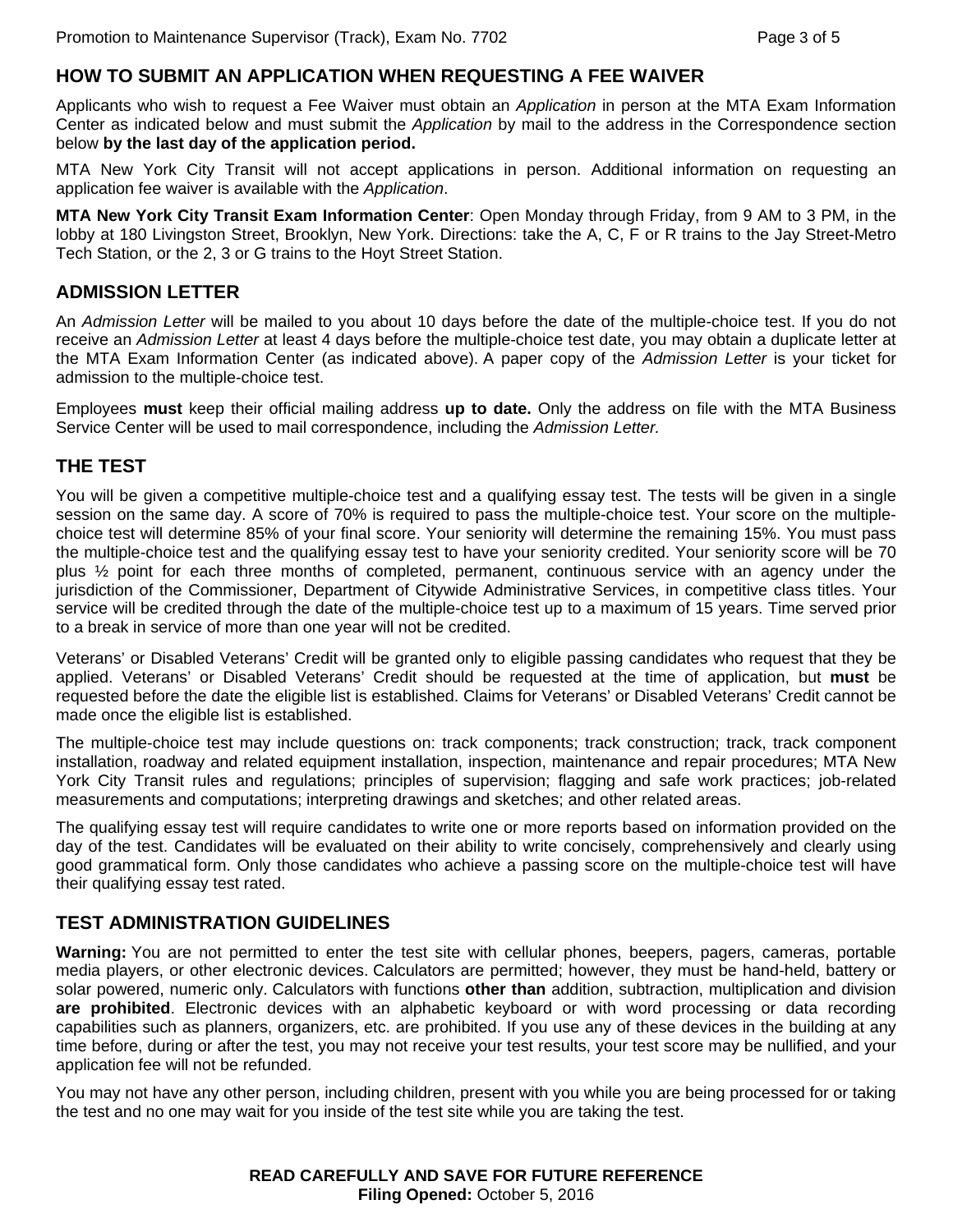## **TEST ADMINISTRATION GUIDELINES (continued)**

**Leaving:** You must leave the test site once you finish the test. If you leave the test site after being fingerprinted but before finishing the test, you will not be permitted to re-enter. If you disregard this instruction and re-enter the test site, you may not receive your test results, your test score may be nullified, and your application fee will not be refunded.

**Proof of Identity:** You must present your MTA New York City Transit employee ID when you arrive to take the test.

## **THE TEST RESULTS**

If you pass the multiple-choice test and the qualifying essay test and are marked eligible, your name will be placed in final score order on an eligible list and you will be given a list number. You will be notified by mail of your test results. If you meet all requirements and conditions, you will be considered for promotion when your name is reached on the eligible list.

#### **SPECIAL ARRANGEMENTS**

**Late Filing:** Consult with **your department's Human Resources representative** to determine the procedure for filing a late *Application* if you meet one of the following conditions:

- 1. You are absent from work for at least one-half of the application period and are unable to apply for reasons such as vacation, sick leave or military duty; or
- 2. You become eligible after the above application period, but on or before the date of the multiple-choice test.

**Make-Up Test:** You may apply for a make-up test if you cannot take the multiple-choice test on the scheduled date for any of the following reasons:

- 1. Compulsory attendance before a public body;
- 2. On-the-job injury or illness caused by municipal employment where you are an officer or employee of the City;
- 3. Absence from the test within one week following the death of a spouse, domestic partner, parent, sibling, child or child of a domestic partner where you are an officer or employee of the City;
- 4. Absence due to ordered military duty;
- 5. A clear error for which MTA New York City Transit is responsible; or
- 6. A temporary disability, pregnancy-related, or child-birth-related condition preventing you from taking the test.

To request a make-up test, mail your request with your documentation of special circumstances to the address found in the "Correspondence" section below within 60 days of your scheduled test date or within 60 days of restoration to your position after performing ordered military duty.

**Special Test Accommodations:** If you plan to request special testing accommodations due to disability or an alternate test date due to your religious belief, follow the instructions included with your *Application* and mail your request to the address found in the "Correspondence" section below no later than 30 days prior to the scheduled test date.

#### **CORRESPONDENCE**

**Change of Contact Information:** It is critical that you keep your employee contact information (telephone number, mailing address and/or email address) current with MTA New York City Transit. You may miss important information about your exam(s) or consideration for promotion, including important information that may require a response by a specified deadline, if we do not have your correct contact information. All changes to your employee contact information should be made through the MTA Business Service Center (BSC) via the employee portal at www.mymta.info.

All other correspondence must be sent to:

Promotion to Maintenance Supervisor (Track), Exam # 7702 MTA New York City Transit 180 Livingston Street, Room 4070 Brooklyn, NY 11201

**READ CAREFULLY AND SAVE FOR FUTURE REFERENCE Filing Opened:** October 5, 2016